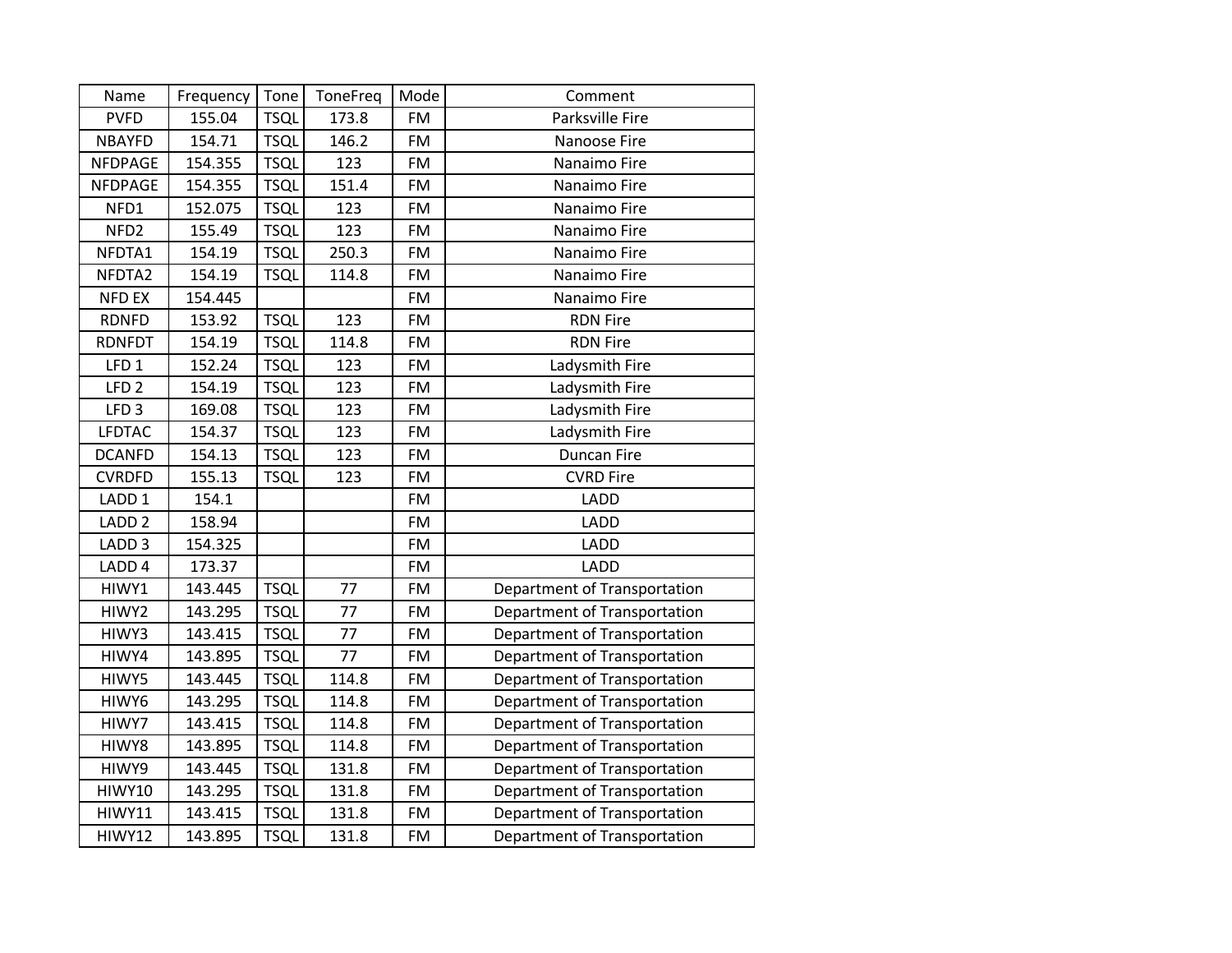| HIWY13           | 143.445 | <b>TSQL</b> | 151.4 | <b>FM</b> | Department of Transportation            |
|------------------|---------|-------------|-------|-----------|-----------------------------------------|
| HIWY14           | 143.295 | <b>TSQL</b> | 151.4 | <b>FM</b> | Department of Transportation            |
| HIWY15           | 143.415 | <b>TSQL</b> | 151.4 | <b>FM</b> | Department of Transportation            |
| HIWY16           | 143.895 | <b>TSQL</b> | 151.4 | <b>FM</b> | Department of Transportation            |
| HYDRO1           | 165.18  |             |       | <b>FM</b> | Hydro                                   |
| HYDRO2           | 165.36  |             |       | FM        | Hydro                                   |
| HYDRO3           | 162.45  |             |       | <b>FM</b> | Hydro                                   |
| HYDRO4           | 164.73  |             |       | <b>FM</b> | Hydro                                   |
| HYDRO5           | 165.21  |             |       | <b>FM</b> | Hydro                                   |
| HYDRO6           | 165.3   |             |       | <b>FM</b> | Hydro                                   |
| HYDRO7           | 165.42  |             |       | <b>FM</b> | Hydro                                   |
| HYDRO8           | 165.48  |             |       | <b>FM</b> | Hydro                                   |
| HYDRO9           | 165.51  |             |       | <b>FM</b> | Hydro                                   |
| HYDRO10          | 165.78  |             |       | <b>FM</b> | Hydro                                   |
| HYDRO11          | 165.93  |             |       | <b>FM</b> | Hydro                                   |
| HYDRO12          | 166.185 |             |       | <b>FM</b> | Hydro                                   |
| HYDRO13          | 170.34  |             |       | <b>FM</b> | Hydro                                   |
| PEP1             | 149.495 |             |       | <b>FM</b> | Provincial Emergency Program            |
| PEP <sub>2</sub> | 149.525 |             |       | <b>FM</b> | <b>Provincial Emergency Program</b>     |
| PEPCO1           | 148.655 |             |       | <b>FM</b> | <b>Provincial Emergency Program</b>     |
| PEPEP1           | 148.685 |             |       | <b>FM</b> | Provincial Emergency Program            |
| SARIF            | 149.08  |             |       | <b>FM</b> | <b>Provincial Emergency Program</b>     |
| <b>SARRPTR</b>   | 171.63  |             |       | <b>FM</b> | SAR Mt. Benson Repeater                 |
| CASARA           | 135.9   |             |       | AM        | Civil Air Search and Rescue Association |
| <b>RR-01</b>     | 150.08  |             |       | <b>FM</b> | <b>Resource Road Radio</b>              |
| <b>RR-02</b>     | 150.11  |             |       | <b>FM</b> | Resource Road Radio                     |
| <b>RR-03</b>     | 150.14  |             |       | <b>FM</b> | Resource Road Radio                     |
| <b>RR-04</b>     | 150.185 |             |       | <b>FM</b> | <b>Resource Road Radio</b>              |
| <b>RR-05</b>     | 150.2   |             |       | <b>FM</b> | Resource Road Radio                     |
| <b>RR-06</b>     | 150.245 |             |       | <b>FM</b> | Resource Road Radio                     |
| <b>RR-07</b>     | 150.26  |             |       | <b>FM</b> | Resource Road Radio                     |
| <b>RR-08</b>     | 150.32  |             |       | FM        | <b>Resource Road Radio</b>              |
| <b>RR-09</b>     | 150.365 |             |       | <b>FM</b> | Resource Road Radio                     |
| <b>RR-10</b>     | 150.41  |             |       | <b>FM</b> | <b>Resource Road Radio</b>              |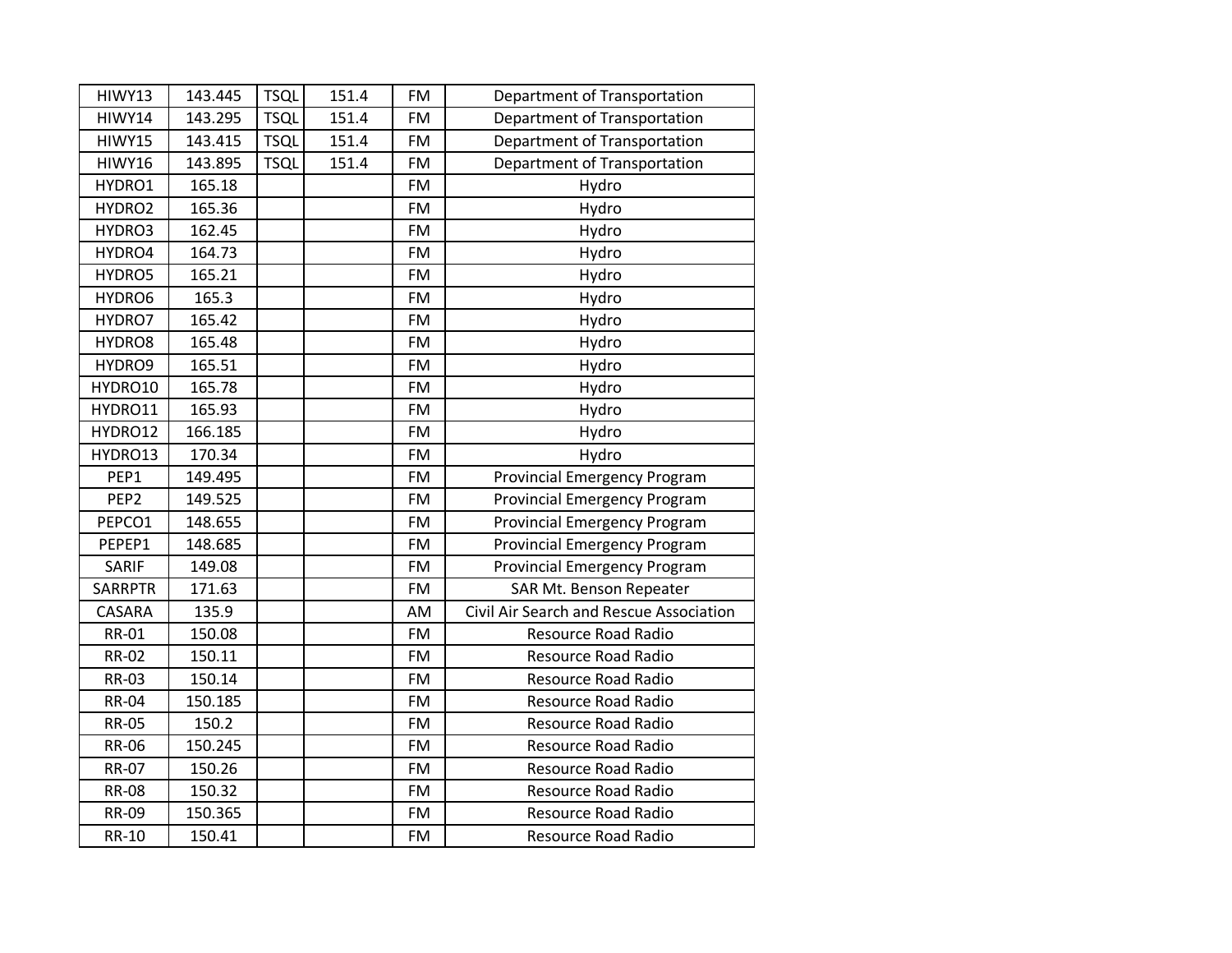| <b>RR-11</b>  | 150.44  |             |       | FM        | Resource Road Radio        |
|---------------|---------|-------------|-------|-----------|----------------------------|
| <b>RR-12</b>  | 150.5   |             |       | <b>FM</b> | <b>Resource Road Radio</b> |
| <b>RR-13</b>  | 150.53  |             |       | <b>FM</b> | <b>Resource Road Radio</b> |
| <b>RR-14</b>  | 150.545 |             |       | <b>FM</b> | <b>Resource Road Radio</b> |
| <b>RR-15</b>  | 150.56  |             |       | <b>FM</b> | <b>Resource Road Radio</b> |
| <b>RR-16</b>  | 150.59  |             |       | <b>FM</b> | Resource Road Radio        |
| <b>RR-17</b>  | 150.68  |             |       | <b>FM</b> | <b>Resource Road Radio</b> |
| <b>RR-18</b>  | 150.71  |             |       | <b>FM</b> | <b>Resource Road Radio</b> |
| RR-19         | 150.77  |             |       | <b>FM</b> | <b>Resource Road Radio</b> |
| <b>RR-20</b>  | 150.83  |             |       | <b>FM</b> | <b>Resource Road Radio</b> |
| <b>RR-21</b>  | 151.01  |             |       | <b>FM</b> | <b>Resource Road Radio</b> |
| <b>RR-22</b>  | 151.13  |             |       | FM.       | <b>Resource Road Radio</b> |
| <b>RR-23</b>  | 151.19  |             |       | <b>FM</b> | <b>Resource Road Radio</b> |
| <b>RR-24</b>  | 151.22  |             |       | <b>FM</b> | <b>Resource Road Radio</b> |
| <b>RR-25</b>  | 151.31  |             |       | <b>FM</b> | <b>Resource Road Radio</b> |
| <b>RR-26</b>  | 151.34  |             |       | <b>FM</b> | Resource Road Radio        |
| <b>RR-27</b>  | 151.37  |             |       | <b>FM</b> | <b>Resource Road Radio</b> |
| <b>RR-28</b>  | 151.43  |             |       | <b>FM</b> | Resource Road Radio        |
| <b>RR-29</b>  | 151.46  |             |       | <b>FM</b> | <b>Resource Road Radio</b> |
| <b>RR-30</b>  | 151.49  |             |       | <b>FM</b> | <b>Resource Road Radio</b> |
| <b>RR-31</b>  | 151.52  |             |       | <b>FM</b> | <b>Resource Road Radio</b> |
| <b>RR-32</b>  | 151.58  |             |       | <b>FM</b> | <b>Resource Road Radio</b> |
| <b>RR-33</b>  | 151.61  |             |       | <b>FM</b> | <b>Resource Road Radio</b> |
| <b>RR-34</b>  | 151.64  |             |       | <b>FM</b> | <b>Resource Road Radio</b> |
| <b>RR-35</b>  | 151.67  |             |       | <b>FM</b> | <b>Resource Road Radio</b> |
| $LD-1$        | 151.7   |             |       | <b>FM</b> | Loading Channels           |
| $LD-2$        | 151.745 |             |       | <b>FM</b> | <b>Loading Channels</b>    |
| $LD-3$        | 151.79  |             |       | <b>FM</b> | Loading Channels           |
| $LD-4$        | 151.805 |             |       | <b>FM</b> | <b>Loading Channels</b>    |
| $LD-5$        | 151.85  |             |       | <b>FM</b> | Loading Channels           |
| <b>BCASNR</b> | 149.59  |             |       | <b>FM</b> | <b>BC Ambulance</b>        |
| <b>BCASHE</b> | 142.095 |             |       | <b>FM</b> | <b>BC Ambulance Heli</b>   |
| <b>NABCAS</b> | 149.26  | <b>TSQL</b> | 103.5 | <b>FM</b> | <b>BC Ambulance</b>        |
| <b>CVBCAS</b> | 142.905 |             |       | <b>FM</b> | <b>BC Ambulance</b>        |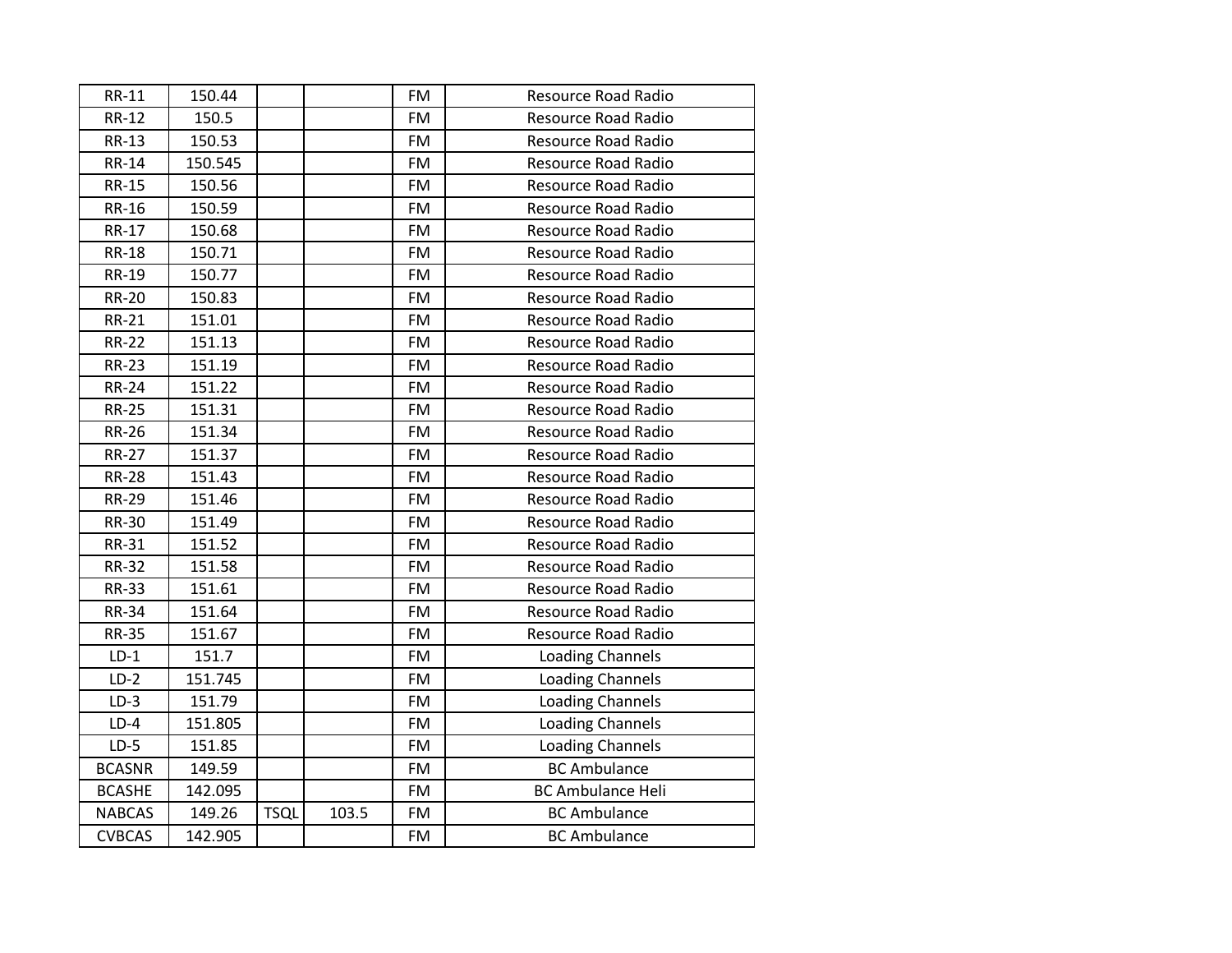| <b>NA PW</b>     | 169.8    | <b>TSQL</b> | 136.5 | <b>FM</b> | Nanaimo Public Works            |
|------------------|----------|-------------|-------|-----------|---------------------------------|
| <b>NA PW</b>     | 170.355  | <b>TSQL</b> | 114.8 | <b>FM</b> | Nanaimo Public Works            |
| <b>CFMETER</b>   | 140.525  |             |       | <b>FM</b> | Nanoose Navy Base               |
| MVHF16           | 156.8    |             |       | <b>FM</b> | Marine Ch 16                    |
| MVHF67           | 156.375  |             |       | <b>FM</b> | Nanaimo Harbour Master          |
| <b>AIRSOS</b>    | 121.5    |             |       | AM        | Air Emergency                   |
| <b>NA AIR</b>    | 122.1    |             |       | AM        | Nanaimo Airport Traffic         |
| <b>NAHBR</b>     | 122.9    |             |       | AM        | Nanaimo Harbour Air Traffic     |
| SD68             | 149.02   | <b>TSQL</b> | 100   | <b>FM</b> | School District 68              |
| <b>NAFS</b>      | 164.265  | <b>TSQL</b> | 131.8 | <b>FM</b> | Forestry Nanaimo Area           |
| CV <sub>FS</sub> | 164.085  | <b>TSQL</b> | 131.8 | <b>FM</b> | <b>Forestry Cowichan Valley</b> |
| <b>WBOMBER</b>   | 164.19   |             |       | FM        | <b>Water Bombers</b>            |
| <b>WBOMBER</b>   | 163.89   |             |       | <b>FM</b> | <b>Water Bombers</b>            |
| <b>BCFOPS</b>    | 155.91   |             |       | <b>FM</b> | <b>BC Ferries Ops</b>           |
| <b>BCFRPT</b>    | 172.17   |             |       | <b>FM</b> | <b>BC Ferries Repeater</b>      |
| <b>BCFDUK</b>    | 453.0625 |             |       | <b>FM</b> | <b>BC Ferries Duke Point</b>    |
| <b>BCFLOA</b>    | 458.1125 |             |       | <b>FM</b> | <b>BC Ferries Loading</b>       |
| <b>BCFLOA</b>    | 458.6375 |             |       | <b>FM</b> | <b>BC Ferries Loading</b>       |
| <b>BCFHSB</b>    | 460.175  |             |       | <b>FM</b> | <b>BC Ferries Horseshoe Bay</b> |
| <b>BCFONB</b>    | 460.4625 |             |       | <b>FM</b> | <b>BC Ferries</b>               |
| <b>BCFTWA</b>    | 463.7625 |             |       | <b>FM</b> | <b>BC Ferries Tsawwassen</b>    |
| <b>BCFDBH</b>    | 469.7125 |             |       | <b>FM</b> | <b>BC Ferries</b>               |
| FRS1             | 462.5625 |             |       | <b>FM</b> | <b>Family Radio Service</b>     |
| FRS2             | 462.5875 |             |       | <b>FM</b> | <b>Family Radio Service</b>     |
| FRS3             | 462.6125 |             |       | <b>FM</b> | <b>Family Radio Service</b>     |
| FRS4             | 462.6375 |             |       | <b>FM</b> | <b>Family Radio Service</b>     |
| FRS5             | 462.6625 |             |       | <b>FM</b> | <b>Family Radio Service</b>     |
| FRS6             | 462.6875 |             |       | <b>FM</b> | <b>Family Radio Service</b>     |
| FRS7             | 462.7125 |             |       | <b>FM</b> | <b>Family Radio Service</b>     |
| FRS8             | 467.5625 |             |       | <b>FM</b> | <b>Family Radio Service</b>     |
| FRS9             | 467.5875 |             |       | <b>FM</b> | <b>Family Radio Service</b>     |
| <b>FRS10</b>     | 467.6125 |             |       | <b>FM</b> | <b>Family Radio Service</b>     |
| <b>FRS11</b>     | 467.6375 |             |       | <b>FM</b> | <b>Family Radio Service</b>     |
| <b>FRS12</b>     | 467.6625 |             |       | <b>FM</b> | <b>Family Radio Service</b>     |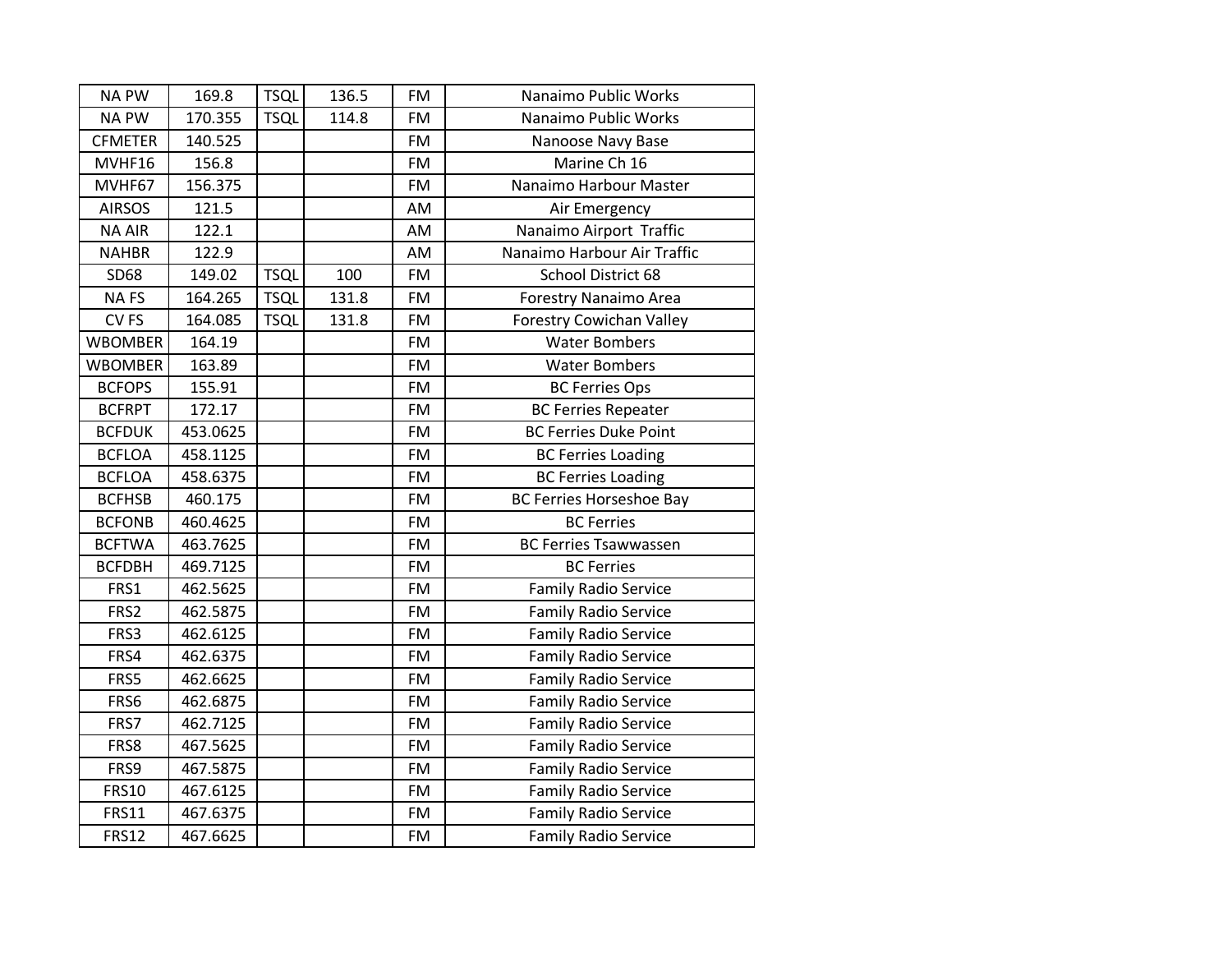| <b>FRS13</b> | 467.6875 |  | <b>FM</b> | <b>Family Radio Service</b>         |
|--------------|----------|--|-----------|-------------------------------------|
| <b>FRS14</b> | 467.7125 |  | FM.       | <b>Family Radio Service</b>         |
| GMRS1        | 462.55   |  | <b>FM</b> | <b>General Mobile Radio Service</b> |
| GMRS2        | 462.575  |  | <b>FM</b> | <b>General Mobile Radio Service</b> |
| GMRS3        | 462.6    |  | <b>FM</b> | <b>General Mobile Radio Service</b> |
| GMRS4        | 462.625  |  | <b>FM</b> | General Mobile Radio Service        |
| GMRS5        | 462.65   |  | <b>FM</b> | General Mobile Radio Service        |
| GMRS6        | 462.675  |  | <b>FM</b> | General Mobile Radio Service        |
| GMRS7        | 462.7    |  | <b>FM</b> | <b>General Mobile Radio Service</b> |
| GMRS8        | 462.725  |  | <b>FM</b> | <b>General Mobile Radio Service</b> |